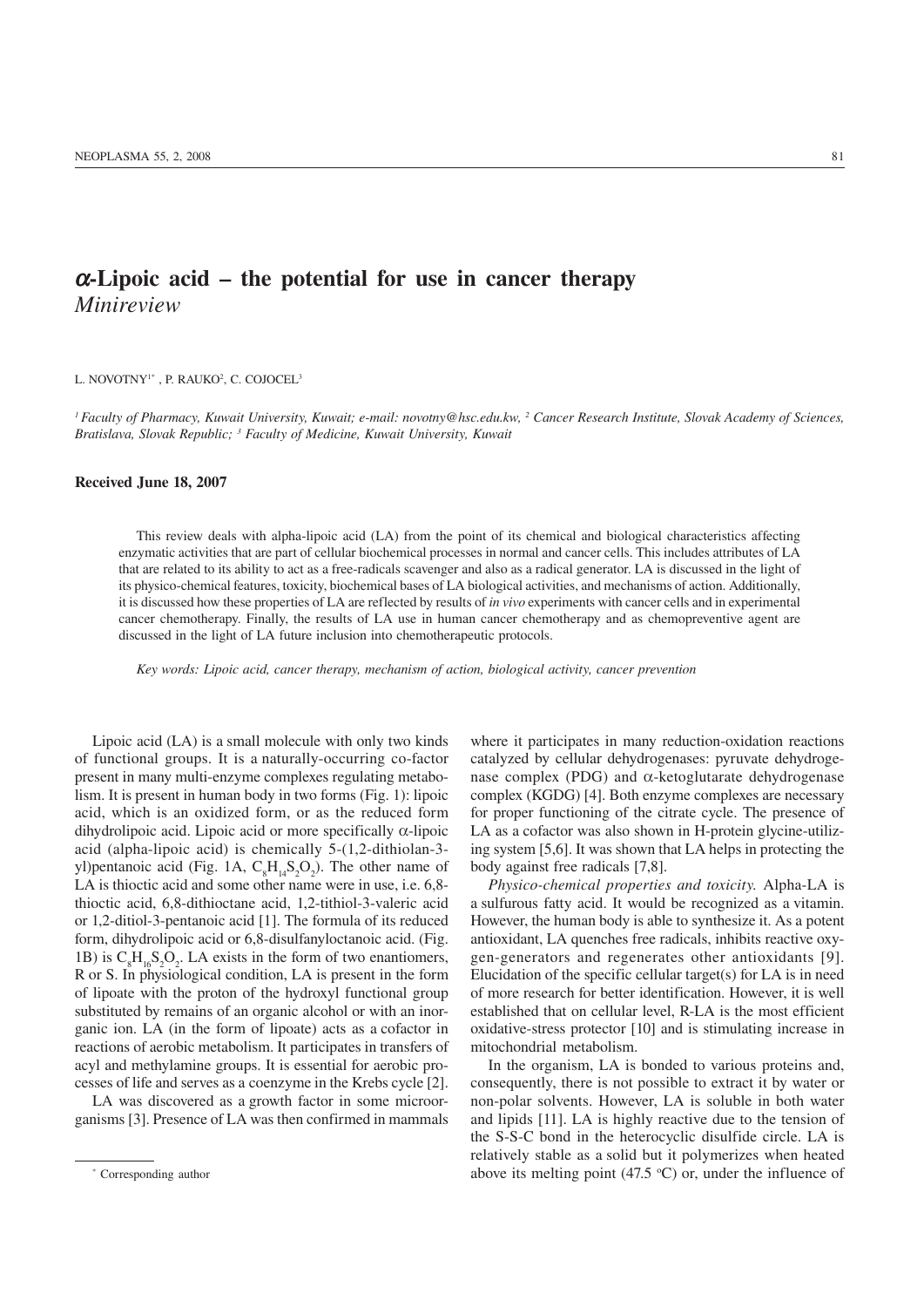

Fig. 1. Chemical structure of lipoic (A) and dihydrolipoic (B) acids.

a light, when it is dissolved in a neutral solution. Photolysis in an acidic environment does not result in polymerization but in an opening of the disulfide ring [3]. To possess a freeradical scavenging activity, LA has to be a redox-active molecule. Consequently, its  $\Delta E = -0.288$  makes it possible to undergo thiol-disulfide exchange [9] and participate in maintaining optimal cellular redox status [\[12\].](https://www.researchgate.net/publication/7431603_Exercise_training_and_the_antioxidant_a-lipoic_acid_in_the_treatment_of_insulin_resistance_and_type_2_diabetes?el=1_x_8&enrichId=rgreq-10dc5561f8cdbe3ae9c9a17528510772-XXX&enrichSource=Y292ZXJQYWdlOzU2MTUyNjY7QVM6MTQ3MzgyNzk2ODIwNDg0QDE0MTIxNTAyMDUyNjQ=) As an antioxidant, LA is able of bringing other antioxidants to their active antioxidant state. These effects were reported for an interaction with ascorbic acid, vitamin E, coenzyme Q10 and glutathione [\[13-16\].](https://www.researchgate.net/publication/20662965_Antioxidant_activity_of_dihydrolipoate_against_microsomal_lipid_peroxidation_and_its_dependence_on_I-tocopherol?el=1_x_8&enrichId=rgreq-10dc5561f8cdbe3ae9c9a17528510772-XXX&enrichSource=Y292ZXJQYWdlOzU2MTUyNjY7QVM6MTQ3MzgyNzk2ODIwNDg0QDE0MTIxNTAyMDUyNjQ=)

Toxicity of LA is low but very large doses are toxic. When applied orally to rats, the  $LD_{50}$  value established for LA was >2000 mg/kg of body weight and LA had no acute toxicity to the experimental animals [17]. The high doses were associated with small changes of liver enzymes activities. Additionally, some histopathological effects were observed on the liver and mammary glands. LA does not possess any mutagenic or genotoxic activities [17]. On the other hand, LA exhibits antimutagenic and anticlastogenic activities and as such belongs to the group of natural antimutagens [18]. The no-observed-adverse-effect level (NOAEL) dose reported is 61.9 mg/kg of body weight per day [17].

*Biochemical bases of LA biological activities and mechanisms of action.* The interaction of LA with various biological molecules and macromolecules and with various cellular targets was investigated on different levels. It demonstrated that LA or lipoate participates in many biochemical reactions affecting cellular processes.

LA as an essential cofactor of various enzymes is requiring formation of covalent bonding to the enzyme for demonstration of biological activity. The main lipoylated proteins are enzymes of central metabolism. These are the pyruvate and alpha-ketoglutarate dehydrogenase complexes. Normally, the lipoate ligase activates the LA carboxyl group using ATP and this activation is followed by attachment of LA. However, there are some exceptions to this [\[19\].](https://www.researchgate.net/publication/14001972_Jordan_S_W_Cronan_J_E_A_new_metabolic_link_The_acyl_carrier_protein_of_lipid_synthesis_donates_lipoic_acid_to_the_pyruvate_dehydrogenase_complex_in_Escherichia_coli_and_mitochondria_J_Biol_Chem_272_17?el=1_x_8&enrichId=rgreq-10dc5561f8cdbe3ae9c9a17528510772-XXX&enrichSource=Y292ZXJQYWdlOzU2MTUyNjY7QVM6MTQ3MzgyNzk2ODIwNDg0QDE0MTIxNTAyMDUyNjQ=) In Escherichia coli lipoylated proteins are formed in the absence of ATP-dependent ligase activity [\[19\].](https://www.researchgate.net/publication/14001972_Jordan_S_W_Cronan_J_E_A_new_metabolic_link_The_acyl_carrier_protein_of_lipid_synthesis_donates_lipoic_acid_to_the_pyruvate_dehydrogenase_complex_in_Escherichia_coli_and_mitochondria_J_Biol_Chem_272_17?el=1_x_8&enrichId=rgreq-10dc5561f8cdbe3ae9c9a17528510772-XXX&enrichSource=Y292ZXJQYWdlOzU2MTUyNjY7QVM6MTQ3MzgyNzk2ODIwNDg0QDE0MTIxNTAyMDUyNjQ=)

The cleavage of LA from proteins and small molecules is accomplished through the action of lipoamidase [\[20\].](https://www.researchgate.net/publication/10017886_Studies_on_the_nature_and_reaction_of_protein-bound_lipoic_acid?el=1_x_8&enrichId=rgreq-10dc5561f8cdbe3ae9c9a17528510772-XXX&enrichSource=Y292ZXJQYWdlOzU2MTUyNjY7QVM6MTQ3MzgyNzk2ODIwNDg0QDE0MTIxNTAyMDUyNjQ=) Lipoamidase belongs among amidohydrolases and it removes not only LA but also biotin from 2-oxoacid dehydrogenases [21].

LA's R-isomer lowers glucose and lactase levels in diabetic subjects. This is probably due to LA ability to inhibit mammalian pyruvate dehydrogenase kinase. Out of 4 pyruvate dehydrogenase kinase (PDK and two pyruvate dehydrogenase phosphatase (PDP) isoenzymes, LA affects only PDKs but not PDPs. It was shown in purified proteins system that LA directly regulates activity of the pyruvate dehydrogenase complex (PDC) through phosphorylation/ dephosphorylation of its pyruvate dehydrogenase (E1) component. The inhibition of PDKs by LA leads to decreased phosphorylation and, consequently, toward increased activity of PDC [\[22\].](https://www.researchgate.net/publication/51365317_R-Lipoic_Acid_Inhibits_Mammalian_Pyruvate_Dehydrogenase_Kinase?el=1_x_8&enrichId=rgreq-10dc5561f8cdbe3ae9c9a17528510772-XXX&enrichSource=Y292ZXJQYWdlOzU2MTUyNjY7QVM6MTQ3MzgyNzk2ODIwNDg0QDE0MTIxNTAyMDUyNjQ=)

LA takes part in complex enzymatic reactions/systems, i.e. the 2-oxo acid dehydrogenase multienzyme complexes. In some cases, the LA catalytic site is very similar to the site for biotin [\[23\].](https://www.researchgate.net/publication/7385942_Structure_of_a_Putative_Lipoate_Protein_Ligase_from_Thermoplasma_acidophilum_and_the_Mechanism_of_Target_Selection_for_Post-translational_Modification?el=1_x_8&enrichId=rgreq-10dc5561f8cdbe3ae9c9a17528510772-XXX&enrichSource=Y292ZXJQYWdlOzU2MTUyNjY7QVM6MTQ3MzgyNzk2ODIwNDg0QDE0MTIxNTAyMDUyNjQ=) It was shown experimentally that cellular dihydro-LA catalyzes the denitrosation of S-nitrosoglutathione, S-nitrosocaspase 3, S-nitrosoalbumin, and S-nitrosometallothionenin to their reduced state with concomitant generation of nitroxyl (HNO) [\[24\].](https://www.researchgate.net/publication/7489833_Thioredoxin_and_Lipoic_Acid_Catalyze_the_Denitrosation_of_Low_Molecular_Weight_and_Protein_S_-Nitrosothiols?el=1_x_8&enrichId=rgreq-10dc5561f8cdbe3ae9c9a17528510772-XXX&enrichSource=Y292ZXJQYWdlOzU2MTUyNjY7QVM6MTQ3MzgyNzk2ODIwNDg0QDE0MTIxNTAyMDUyNjQ=) In this sense, this activity is the same as of other cellular dithiol thioredoxin. The denitrosation of S-nitrosocaspase 3 is in an agreement with findings in HT-29 human colon cancer cells that exposure to LA dose dependently increases caspase-3-like activity associated with DNA-fragmentation [25]. These effects were accompanied by cytosolic oxygen-radical scavenging and by increase oxygen-radical generation inside mitochondria resulting in the down-regulation of the anti-apoptotic protein bcl-X(L). However, when LA was examined in non-transformed human colonocytes, it did not induce any apoptotic processes. The induction of apoptosis in colon cancer cells relates to an increased uptake of oxidizable substances/substrates into mitochondria. Additionally, when cellular antioxidant status of cultured HL-60 cell was improved through pre-incubation with LA [\[26\],](https://www.researchgate.net/publication/11388917_Myeloperoxidase-dependent_caspase-3_activation_and_apoptosis_in_HL-60_cells_Protection_by_the_antioxidants_ascorbate_and_dihydrolipoic_acid?el=1_x_8&enrichId=rgreq-10dc5561f8cdbe3ae9c9a17528510772-XXX&enrichSource=Y292ZXJQYWdlOzU2MTUyNjY7QVM6MTQ3MzgyNzk2ODIwNDg0QDE0MTIxNTAyMDUyNjQ=) the protection against caspase-3 activation and apoptosis induced by an addition of 200 μM hydrogen peroxide was observed.

*LA in in vitro experiments*. *In vitro* experiments involving LA are usually reporting on the free-radical scavenging effects or on the processes that are mediated by free radicals or on the processes related to glutathione synthesis. Additionally, some authors speculate that cytotoxic effects of LA occur because of the similarity of the LA structure to the structure of fatty acids, i.e. octanoic acid [27]. This makes it possible for LA to correct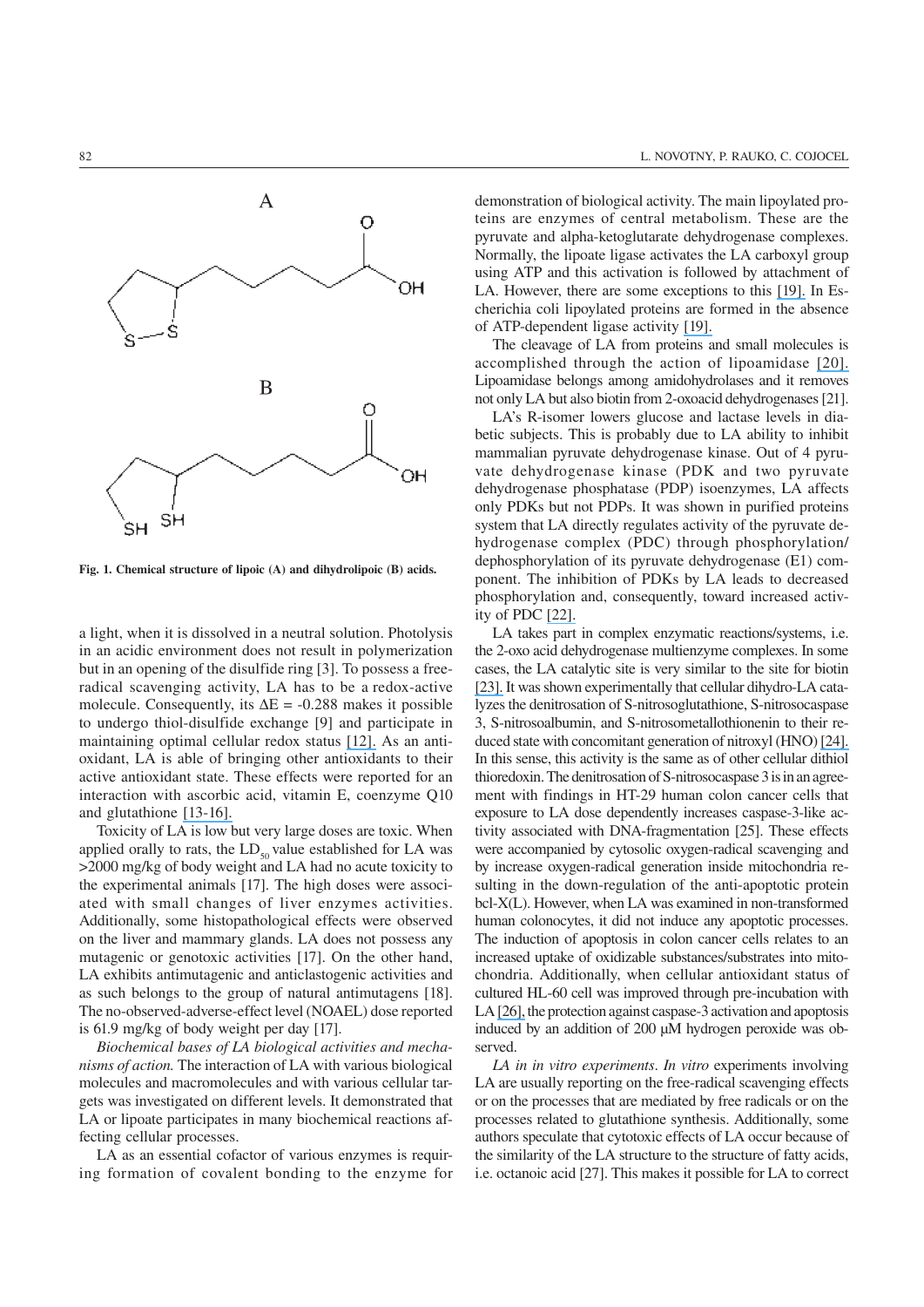the deficient thiol status of cells, which can be used to the advantage of patients in clinical situations and therefore highlights clinical relevance of LA applications. When tested *in vitro* in human Jurkat T cells, human erythrocytes, C6 glial cells, NB41A3 neuroblastoma cells and peripheral blood lymphocytes [28], LA mediated an increase in reduced cellular glutathione. This was caused through reduction of LA to its dihydro form that, after being released into the medium, reduced cystine to cysteine. Cysteine was than transported back into cells and used in the synthesis of glutathione. LA is essential in helping cystine to overcome the problem with its low transport as xc-transport system. It is expressed weakly in some cells and it is also inhibited by glutamate. Consequently, LA makes it possible for gamma-glutamylcysteine synthetase to work as needed. By this mechanism LA normalizes cell subpopulations with compromised thiol status.

It was reported that, by an unknown mechanism, combination of vitamin D3 with LA be useful in overcoming the differentiation block present in acute promyelocytic leukemia cells [\[29\]](https://www.researchgate.net/publication/13915310_Induction_of_the_differentiation_of_HL-60_promyelocytic_leukemia_cells_by_vitamin_E_and_other_antioxidants_in_combination_with_low_levels_of_vitamin_D3_Possible_relationship_to_NF-kB?el=1_x_8&enrichId=rgreq-10dc5561f8cdbe3ae9c9a17528510772-XXX&enrichSource=Y292ZXJQYWdlOzU2MTUyNjY7QVM6MTQ3MzgyNzk2ODIwNDg0QDE0MTIxNTAyMDUyNjQ=). Additionally, some other vitamin D-related substances, i.e. calcitrol, are capable of increasing the activity of tumor necrosis factor alpha (TNFalpha) [30,31]. However, LA was demonstrated to cause significant reduction of this enhancing effect of calcitrol on TNF-alpha-induced caspase activation [30,31].

It was shown that the human tumor cell lines FaDu and Jurkat and in the Ki-v-Ras-transformed Balb/c-3T3 murine mesenchymal cell line that LA induces hyperacetylation of histones in cultured cells. The presence of LA in medium has different effect on the growth and viability of normal and transformed cells [32]. Non-transformed cell lines treated with LA responded to the treatment only through reversible arrest of cell cycle in G0/G1. LA induces a post-translational increase of the cyclin-dependent kinase inhibitor p27Kip1 levels. This inhibitor is necessary for the LA-mediated arrest of cell cycle. On the other hand, the pro-apoptotic effect of LA in transformed cells seems to beneficial only for the LA-use in cancer chemotherapy.

Cultivation of HT-29 cells with either form of LA (oxidized or reduced) leads to the dose dependent increase of caspase-3-like activity. The LA effects were associated with DNA fragmentation [25] and dihydro-LA was acting as a scavenger of cytosolic oxygen radicals. Interestingly, both forms of LA were reported to increase formation of oxygen radicals in mitochondria. However, this is preceded by an increased influx of lactate or pyruvate into mitochondria and, consequently, the anti-apoptotic protein bcl- $X(L)$  is downregulated. Apoptosis that is induced by LA (or its dihydro form) can be prevented by the free radical scavenger benzoquinone. In the contrast, this apoptotic effect of LA was not seen in normal human colonocytes [25]. This seems to be an additional indication of the benefits of LA inclusion in cancer therapy, especially because some other reports [\[33\]](https://www.researchgate.net/publication/11207558_The_Neuroprotective_Antioxidant_a-lipoic_Acid_Induces_Detoxication_Enzymes_in_Cultured_Astroglial_Cells?el=1_x_8&enrichId=rgreq-10dc5561f8cdbe3ae9c9a17528510772-XXX&enrichSource=Y292ZXJQYWdlOzU2MTUyNjY7QVM6MTQ3MzgyNzk2ODIwNDg0QDE0MTIxNTAyMDUyNjQ=) indicate that LA also mediates upregulation of phase II detoxication enzymes, i.e. NAD(P)H:quinone oxidoreductase (NQO1) and glutathione-S-transferase (GST). A preferential cytotoxicity of LA toward the leukemic cell lines compared to mitogen-stimulated normal peripheral blood lymphocytes was also reported [\[34\].](https://www.researchgate.net/publication/11518921_Differential_effects_of_the_antioxidant_a-lipoic_acid_on_the_proliferation_of_mitogen-stimulated_peripheral_blood_lymphocytes_and_leukaemic_T_cells?el=1_x_8&enrichId=rgreq-10dc5561f8cdbe3ae9c9a17528510772-XXX&enrichSource=Y292ZXJQYWdlOzU2MTUyNjY7QVM6MTQ3MzgyNzk2ODIwNDg0QDE0MTIxNTAyMDUyNjQ=) This is in the line of the work including normal human colonocytes [25]. LA was found to induce apoptosis in leukemia cells but not in normal cells. This was documented as substantial but opposite changes of interleukin-2 (IL-2) concentrations in normal and leukemia cells [\[34\].](https://www.researchgate.net/publication/11518921_Differential_effects_of_the_antioxidant_a-lipoic_acid_on_the_proliferation_of_mitogen-stimulated_peripheral_blood_lymphocytes_and_leukaemic_T_cells?el=1_x_8&enrichId=rgreq-10dc5561f8cdbe3ae9c9a17528510772-XXX&enrichSource=Y292ZXJQYWdlOzU2MTUyNjY7QVM6MTQ3MzgyNzk2ODIwNDg0QDE0MTIxNTAyMDUyNjQ=) Favorable effects of LA on some important T-cell functions (*in vitro*) were also reported in patients in advanced-stage of the disease [35]. LA induced generation of reactive oxygen species (ROS) is accompanied by increase of apoptotic cells in human lung epithelial cancer H460 [36]. On the other hand, inhibition of ROS formation or overexpression of glutathione peroxidase and superoxide dismutase that in fact functions as antioxidant enzyme inhibits this LA-induced apoptosis. LA-induced apoptosis is the result of the activation of the mitochondrial death pathways. This requires caspase-9 activation. Consequently, this apoptosis is fully inhibited by caspase inhibitors [36]. Additionally, LA induces down-regulation of mitochondrial Bcl-2 protein while its overexpression prevents the apoptotic effect of LA [36].

*LA in experimental cancer therapy and cancer chemotherapy in human*. In experimental cancer therapy, LA was tested in combination with doxorubicin for its effect on experimental murine leukemia L1210. These experiments tested the combination of the drug (doxorubicin) that is known for high rate of free-radical formation and free-radicals scavenging antioxidant LA [\[37\]](https://www.researchgate.net/publication/51359424_Combined_effect_of_lipoic_acid_and_doxorubicyn_in_murine_leukemia?el=1_x_8&enrichId=rgreq-10dc5561f8cdbe3ae9c9a17528510772-XXX&enrichSource=Y292ZXJQYWdlOzU2MTUyNjY7QVM6MTQ3MzgyNzk2ODIwNDg0QDE0MTIxNTAyMDUyNjQ=). The experiments were performed with the idea that LA would decrease the toxicities of doxorubicin. However, the selection of an appropriate dose of the antioxidant was shown to be crucial in designing therapeutic protocols. At low concentration of 1 μmol/l, LA acted as a growth factor while it functioned as an antiproliferation agent at concentration 100 μmol/l [\[38\]](https://www.researchgate.net/publication/7291871_The_Long-term_Survival_of_a_Patient_With_Pancreatic_Cancer_With_Metastases_to_the_Liver_After_Treatment_With_the_Intravenous_-Lipoic_AcidLow-Dose_Naltrexone_Protocol?el=1_x_8&enrichId=rgreq-10dc5561f8cdbe3ae9c9a17528510772-XXX&enrichSource=Y292ZXJQYWdlOzU2MTUyNjY7QVM6MTQ3MzgyNzk2ODIwNDg0QDE0MTIxNTAyMDUyNjQ=). It was observed (*in vitro*) at the majority of doxorubicin and LA combination that the effect of LA on doxorubicin was antagonistic. Synergistic effect of doxorubicin and LA was observed only at the relatively high concentrations of both drugs. However, the use of doxorubicin and LA *in vivo* produced an increase in survival of experimental mice. The combination of a single dose of 5mg/ kg of doxorubicin and 16 mg/kg of LA resulted in super-additive effect on survival of leukemia-bearing mice thus confirming that the proper scheduling of anticancer drugs in therapy is highly important for achieving desired therapeutic outcome. On the other hand, it indicates that insufficient dosage may result in adverse effects in patients.

There is only one report on the use of LA in human patients. A rare but interesting case of a patient with pancreatic cancer without any LA toxic or other adverse effect during a long-time survival was reported [39]. The patient was on the intravenous LA and low-dose naltrexone (LA-N) protocol. This together with a healthy lifestyle possibly extended the life of the otherwise terminal patient for several years.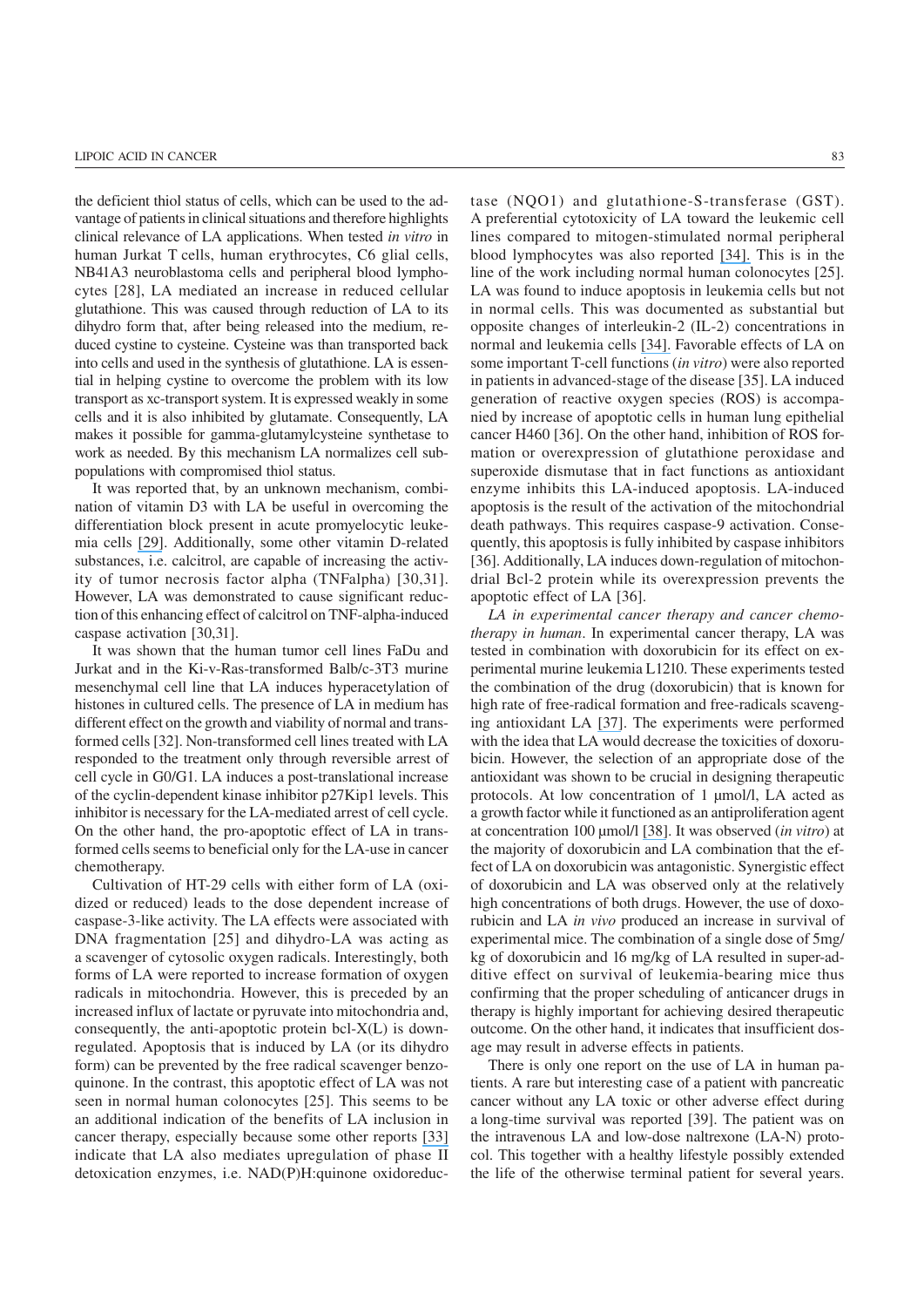Because of this, other patients were put on the LA-N protocol and they were reported to benefit from this treatment [\[38\]](https://www.researchgate.net/publication/7291871_The_Long-term_Survival_of_a_Patient_With_Pancreatic_Cancer_With_Metastases_to_the_Liver_After_Treatment_With_the_Intravenous_-Lipoic_AcidLow-Dose_Naltrexone_Protocol?el=1_x_8&enrichId=rgreq-10dc5561f8cdbe3ae9c9a17528510772-XXX&enrichSource=Y292ZXJQYWdlOzU2MTUyNjY7QVM6MTQ3MzgyNzk2ODIwNDg0QDE0MTIxNTAyMDUyNjQ=).

*LA prevention of cancer-chemotherapy toxicity.* LA's ability to prevent toxicities related to cancer therapy is arising from its ability to be a scavenger of free-radicals. Consequently, any toxicity caused by a formation of free radical during cancer therapy can be potentially alleviated by an administration of LA as already shown in several scientific publications.

LA in the form of a racemate demonstrated protective effect on cyclophosphamide induced hyperlipidemic cardiomyopathy [39]. It was shown that 200 mg cyclophosphamide per kg of body weight induces abnormal elevation of serum lipids, levels of free and esterified cholesterol and triglycerides in cardiac muscle and in serum. This mirrored the abnormal distortion in the activity of lipid-metabolizing enzymes that followed cyclophosphamide administration. The addition of racemic lipoic acid in the dose of 25 mg/kg of body weight for 10 days resulted in normalization of the lipid levels and activity of the lipid-metabolizing enzymes. LA was also shown to induce lysosomal changes in cases oxidative cardiotoxicity [40].

As previously reported [41], LA is also capable of influencing the nephrotoxicity potential of adriamycin. This study was performed with Wistar strain adult male albino rats receiving intravenous adriamycin (1 mg/kg of body weight. once a week. for the period of 12 weeks) without or with LA (35 mg/kg of body weight per day for the period of 12 weeks, once a week, 24 h prior to the administration of adriamycin). An administration of adriamycin led to the decrease in activities of the glycolytic enzymes in the rat renal tissue. The gluconeogenic enzymes, glucose-6-phosphatase and fructose-1,6-diphosphatase, also showed a decline in their activities on adriamycin administration. Decreased activities of the TCA cycle enzymes isocitrate dehydrogenase, succinate dehydrogenase and malate dehydrogenase, suggested a loss in mitochondrial function and integrity. Nephrotoxicity was evident from the increased excretions of Nacetyl-beta-D-glucosaminidase and gamma-glutamyl transferase in the urine of adriamycin treated rats. These biochemical disturbances were effectively counteracted by a pre-treatment with lipoic acid that resulted in an increase in activities of glycolytic enzymes, ATPases and the TCA cycle enzymes. Other reports from the same research team deal with the influence of LA on adriamycin-induced hyperlipidemic nephrotoxicity [42] and adriamycin-induced lipid peroxidation [43,44] in rat kidney, and also with protective role of racemic LA against adriamycin-induced cardiac lipid peroxidation [\[45\]](https://www.researchgate.net/publication/10735767_Protective_role_of_DLa-lipoic_acid_against_adriamycin-induced_cardiac_lipid_peroxidation?el=1_x_8&enrichId=rgreq-10dc5561f8cdbe3ae9c9a17528510772-XXX&enrichSource=Y292ZXJQYWdlOzU2MTUyNjY7QVM6MTQ3MzgyNzk2ODIwNDg0QDE0MTIxNTAyMDUyNjQ=). All these studies report on the beneficial effects of LA when applied in situations when free-radical related toxicity appears. Consequently, LA administration leads to an improvement in parameters reflecting oxidative stress induced by an anticancer agent.

Similar findings were reported when LA was used to prevent cardiotoxicity induced by doxorubicin (15 mg/kg, i.p.) [\[46\]](https://www.researchgate.net/publication/11011938_Alpha-lipoic_acid_ameliorates_myocardial_toxicity_induced_by_doxorubicin?el=1_x_8&enrichId=rgreq-10dc5561f8cdbe3ae9c9a17528510772-XXX&enrichSource=Y292ZXJQYWdlOzU2MTUyNjY7QVM6MTQ3MzgyNzk2ODIwNDg0QDE0MTIxNTAyMDUyNjQ=). Doxorubicin cardiotoxicity was reflected by a significant elevation of serum creatine phosphokinase and lactate dehydrogenase and by the significant increase in lipid peroxides 48 hours after doxorubicin administration. Protein thiols in heart muscle were decreased. Orally administered LA (100 mg/kg, 5 days prior doxorubicin and 2 days after doxorubicin administration) resulted in a significant protection against cardiotoxicity mirrored by an improvement of the biochemical parameters. The results suggest that LA may be useful in increasing therapeutic index of doxorubicin. The same therapeutic-index improvement would probably be observed when LA is included in therapeutic regimes of any free radicalproducing anticancer agent, for which the dose administration is limited by toxicity based on the oxidative stress in human tissue.

Clinical experience shows that the LA can be used to treat effectively oxaliplatin-induced cumulative polyneuropathy [47] that is, very probably, also caused by excessive production of free radicals.

The free-radical scavenging is not the only way, by which LA decreases toxicity. It was shown that LA can be used to prevent glutamate cytotoxicity [48]. This kind of toxicity occurs through an inhibition of cystine transport as glutamate and cystine share the same transporter. Consequently, elevated extracellular glutamate competitively inhibits cystine transport and, therefore causes depletion of intracellular glutathione. An impairment of cellular antioxidant defenses and oxidative stress occur. The addition of LA increases supply of cysteine to cells from their surrounding environment. As cysteine is the reduced form of cystine that is transported into the cell by a glutamate-insensitive transport mechanism, the glutamate cytotoxicity can be prevented. The LA protection corresponds with the intensity of glutathione protection. However, it was shown experimentally [48] that doses of LA smaller than 100 μM do not protect cells against glutamate-induced cytotoxicity and that protection against glutamate cytotoxicity even in glutathione synthesis-arrested cells occurs only at concentrations of LA above 500 μM. This indicates that the primary mechanism of LA protection at low concentrations is mediated by a pro-glutathione quality rather than direct scavenging of reactive oxygen. A direct antioxidant effect of LA takes place rather at high concentrations.

An interesting open, non-randomized phase II study was performed [49] that included patients with advanced solid tumors. The patients received a maintenance treatment that included recombinant interleukin-2 (rIL-2; 1.8 MIU; 3 times/ week subcutaneously on alternate days for the first two weeks of every month), medroxyprogesterone acetate (MPA; 500 mg/day at alternate days without interruption; orally) and two antioxidants, LA (300 mg/day orally; continuously) and Nacetyl cysteine (NAC; 1800 mg/day orally; continuously). The median duration of this maintenance treatment in 28 patients was 10 months (6-30+). Eleven patients achieved complete remission. No significant toxicity was reported. The conclusion of this study is that this protocol has "a very low toxicity and results in the improvement of biological markers which are predictive for patient outcome" [50].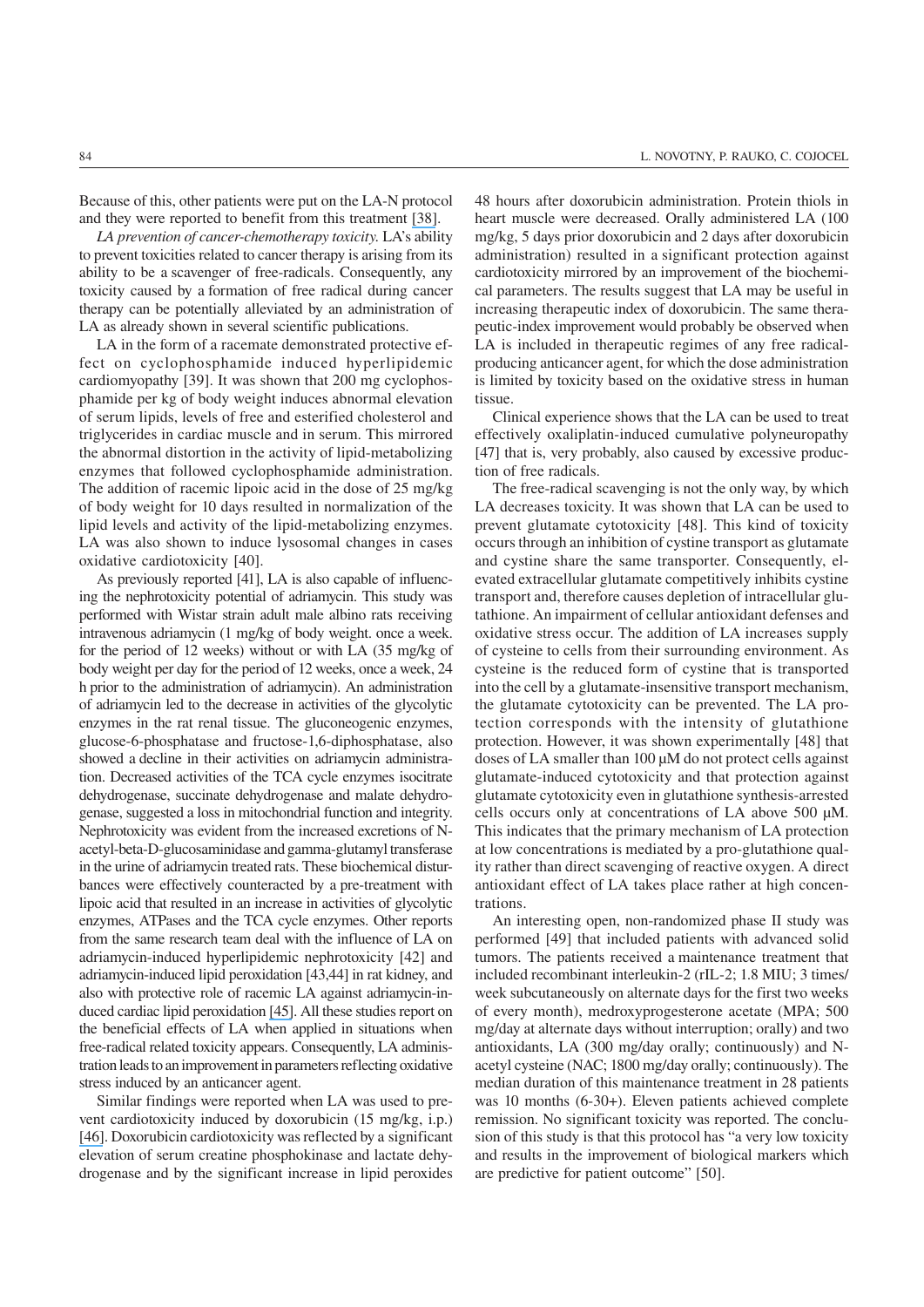## Conclusion

LA is a very interesting substance that is involved in many important biological and biochemical cellular processes. It has the ability to influence activities of some specific enzymes with acting role in those processes. LA with its free-radicalscavenging capacity has the potential to become a very useful substance for interfering with processes within malignant cells. However, as many clinically-used anticancer drugs act through generating various radical species, it is quite possible that some of them (i.e. alkylating agents) may demonstrate decreased therapeutic effect as their active radicals may be eliminated by LA. On the other hand, it was already demonstrated that toxicity of some anticancer drugs is related to the formation of free radicals and may be decreased by LA. Because of this, inclusion of LA in therapeutic protocols or its use in chemoprevention of cancer may be beneficial. Furthermore, the research findings published so far warranty future investigations on this very interesting compound

This work was supported by Kuwait University grant No. MR01/05.

## References

- [1] DOVINOVA I. α[-Lipoic acid natural disulfidic cofactor](https://www.researchgate.net/publication/14197980_a-Lipoic_acid_-_a_natural_disulfide_cofactor_and_antioxidant_with_anticarcinogenic_effects?el=1_x_8&enrichId=rgreq-10dc5561f8cdbe3ae9c9a17528510772-XXX&enrichSource=Y292ZXJQYWdlOzU2MTUyNjY7QVM6MTQ3MzgyNzk2ODIwNDg0QDE0MTIxNTAyMDUyNjQ=) [and antioxidant with anticarcinogenic activities. Cs Farma](https://www.researchgate.net/publication/14197980_a-Lipoic_acid_-_a_natural_disulfide_cofactor_and_antioxidant_with_anticarcinogenic_effects?el=1_x_8&enrichId=rgreq-10dc5561f8cdbe3ae9c9a17528510772-XXX&enrichSource=Y292ZXJQYWdlOzU2MTUyNjY7QVM6MTQ3MzgyNzk2ODIwNDg0QDE0MTIxNTAyMDUyNjQ=)[cie 1996; 45: 237–241 \(In Slovak\).](https://www.researchgate.net/publication/14197980_a-Lipoic_acid_-_a_natural_disulfide_cofactor_and_antioxidant_with_anticarcinogenic_effects?el=1_x_8&enrichId=rgreq-10dc5561f8cdbe3ae9c9a17528510772-XXX&enrichSource=Y292ZXJQYWdlOzU2MTUyNjY7QVM6MTQ3MzgyNzk2ODIwNDg0QDE0MTIxNTAyMDUyNjQ=)
- [2] PERHAM RN. Swinging arms and swinging domains in multifunctional enzymes: catalytic machines for multistep reactions. Ann Rev Biochem 2000; 69: 961–1004.
- [3] REED LJ, DEBUSK BG, GUNSALUS IC, et al. Crystalline alpha-lipoic acid; a catalytic agent associated with pyruvate dehydrogenase. Science 1951; 114:93–94.
- [4] MILNE JL, WU X, BORGNIA MJ, et al, Molecular structure of a 9-MDa icosahedral pyruvate dehydrogenase subcomplex containing the E2 and E3 enzymes using cryoelectron microscopy. J Biol Chem 2006; 281: 4364–4370.
- [5] FUJIWARA K, OKAMURA-IKEDA K, MOTOKAWA Y. Chicken liver H-protein, a component of the glycine cleavage system. Amino acid sequence and identification of the N epsilonlipoyllysine residue. J Biol Chem 1986; 261: 8836–8841.
- [6] VANDEN BOOM TJ, REED KE, CRONAN JE JR. Lipoic acid metabolism in Escherichia coli: isolation of null mutants defective in lipoic acid biosynthesis, molecular cloning and characterization of the E. coli lip locus, and identification of the lipoylated protein of the glycine cleavage system. J Bacteriol 1991; 173: 6411–6420.
- [7] PEINADO J, SIES H, AKERBOOM TP. Hepatic lipoate uptake. Arch Biochem Biophys 1989; 173: 389–395.
- [8] KAGAN VE, SHVEDOVA A. Dihydrolipoic acid- a universal antioxidant both in the membrane and in the aqueous phase. Reduction of peroxyl, ascorbyl and chromanoxyl radicals. Biochem Pharmacol 1992; 44: 1637–1649.
- [9] PACKER L, WITT EH, TRITSCHLER HJ. alpha-Lipoic acid as a biological antioxidant. Free Radic Biol Med 1995; 19: 227–250.
- [10] SMITH JR, THIAGARAJ HV, SEAVER B, et al., Differential activity of lipoic acid enantiomers in cell culture. J Herb Pharmacother 2005; 5: 43–54.
- [11] KAGAN VE, SHVEDOVA A, SERBINOVA E, et al. Dihydrolipoic acid – universal antioxidant both in the membrane and in the aqueous phase. Reduction of peroxyl, ascorbyl and chromanoxyl radicals. Biochem Pharmacol 1992; 44: 1637– 1649.
- [12] [HENRIKSEN EJ. Exercise training and the antioxidant al](https://www.researchgate.net/publication/7431603_Exercise_training_and_the_antioxidant_a-lipoic_acid_in_the_treatment_of_insulin_resistance_and_type_2_diabetes?el=1_x_8&enrichId=rgreq-10dc5561f8cdbe3ae9c9a17528510772-XXX&enrichSource=Y292ZXJQYWdlOzU2MTUyNjY7QVM6MTQ3MzgyNzk2ODIwNDg0QDE0MTIxNTAyMDUyNjQ=)[pha-lipoic acid in the treatment of insulin resistance and type](https://www.researchgate.net/publication/7431603_Exercise_training_and_the_antioxidant_a-lipoic_acid_in_the_treatment_of_insulin_resistance_and_type_2_diabetes?el=1_x_8&enrichId=rgreq-10dc5561f8cdbe3ae9c9a17528510772-XXX&enrichSource=Y292ZXJQYWdlOzU2MTUyNjY7QVM6MTQ3MzgyNzk2ODIwNDg0QDE0MTIxNTAyMDUyNjQ=) [2 diabetes. Free Radic Biol Med 2006; 40: 3–12.](https://www.researchgate.net/publication/7431603_Exercise_training_and_the_antioxidant_a-lipoic_acid_in_the_treatment_of_insulin_resistance_and_type_2_diabetes?el=1_x_8&enrichId=rgreq-10dc5561f8cdbe3ae9c9a17528510772-XXX&enrichSource=Y292ZXJQYWdlOzU2MTUyNjY7QVM6MTQ3MzgyNzk2ODIwNDg0QDE0MTIxNTAyMDUyNjQ=)
- [13] LYKKESFELDT J, HAGEN TM, VINARSKY V, et al. Ageassociated decline in ascorbic acid concentration, recycling, and biosynthesis in rat hepatocytes – reversal with (R)-alpha-lipoic acid supplementation. FASEB J 1998; 12: 1183–1189.
- [14] SCHOLICH H, MURPHY ME, SIES H. Antioxidant activity of dihydrolipoate against microsomal lipid peroxidation and its dependence on alpha-tocopherol. Biochem Biophys Acta 1989; 1001: 256–261.
- [15] BUSSE E, ZIMMER G, SCHORPOHL B, et al.. Influence of alpha-lipoic acid on intracellular glutathione in vitro and in vivo. Arzneimittelforschung 1992; 42: 829–831.
- [16] KAGAN V, SERBINOVA E, PACKER L. Antioxidant effects of ubiquinones in microsomes and mitochondria are mediated by tocopherol recycling. Biochem Biophys Res Commun 1990; 169: 851–857.
- [17] CREMER DR, RABELER R, ROBERTS A, et al. Safety evaluation of alpha-lipoic acid (ALA). Regul Toxicol Pharmacol 2006; 46: 29–41.
- [18] MIADOKOVA E, VLCKOVA V, DUHOVA V. Antimutagenic effect of alpha-lipoic acid on three model test systems. Pharmazie 2000; 55: 862–863.
- [19] JORDAN SW, CRONAN JE JR. A new metabolic link. The acyl carrier protein of lipid synthesis donates lipoic acid to the pyruvate dehydrogenase complex in Escherichia coli and mitochondria. J Biol Chem 1997; 272: 17903–17906.
- [20] REED LJ, KOIKE M, LEVITCH ME, et al. Studies on the nature and reactions of protein-bound lipoic acid. J Biol Chem 1958; 232: 143–158.
- [21] JIANG Y, CRONAN JE. Expression cloning and demonstration of Enterococcus faecalis lipoamidase (pyruvate dehydrogenase inactivase) as a Ser-Ser-Lys triad amidohydrolase. J Biol Chem 2005; 280: 2244–2256.
- [22] KOROTCHKINA LG, SIDHU S, PATEL MS. R-lipoic acid inhibits mammalian pyruvate dehydrogenase kinase. Free Radic Res 2004; 38: 1083–1092.
- [23] MCMANUS E, LUISI BF, PERHAM RN. Structure of a putative lipoate protein ligase from Thermoplasma acidophilum and the mechanism of target selection for post-translational modification. J Mol Biol 2006; 356: 625–637.
- [24] STOYANOVSKY DA, TYURINA YY, TYURIN VA, et al. Thioredoxin and lipoic acid catalyze the denitrosation of low molecular weight and protein S-nitrosothiols. J Am Chem Soc 2005; 127: 15815–15823.
- [25] WENZEL U, NICKEL A, DANIEL H. alpha-Lipoic acid induces apoptosis in human colon cancer cells by increasing